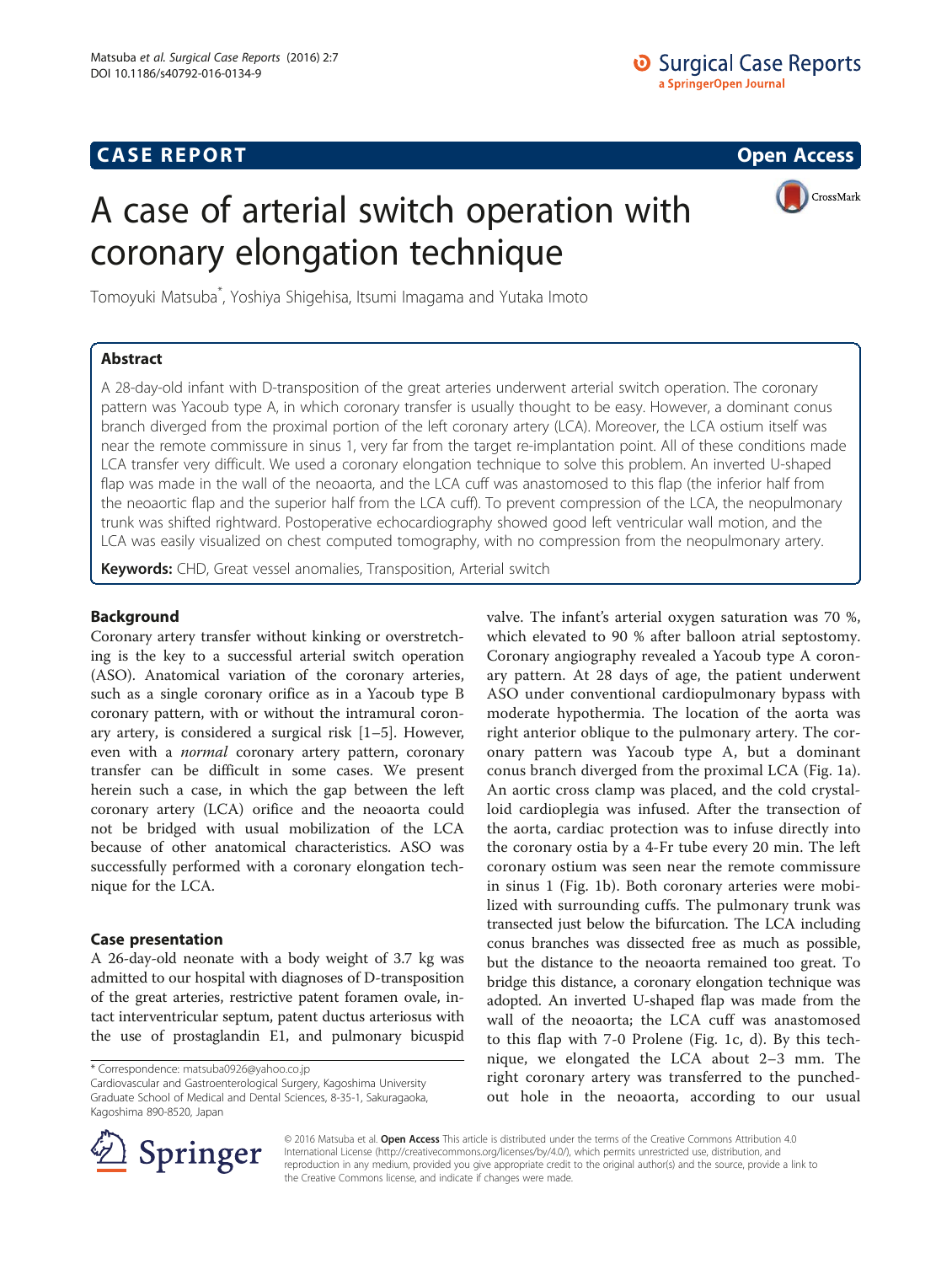<span id="page-1-0"></span>

technique. The pulmonary artery was reconstructed with the Lecompte maneuver. To avoid LCA compression by the neopulmonary artery, the anastomosis of the pulmonary trunk was shifted to the right. The orifice of the distal pulmonary artery was extended to the right, and most of the original orifice was over-sewn. A fresh autologous pericardial patch was used to cover the coronary cuff defects. The cardiopulmonary bypass time was 306 min, and the aorta cross-clamp time was 207 min.

The patient's postoperative course was uneventful. Postoperative echocardiography showed good left ventricular wall motion without dyskinesis. Computed tomography clearly revealed both coronary arteries including conus branches, with no compression of the LCA by the pulmonary artery (Fig. 2).

We were able to fill the gap between the LCA ostium and the neoaorta with the use of a coronary elongation technique. This maneuver was first performed in coronary transfer in Bland-White-Garland syndrome [[2\]](#page--1-0) and was later used in ASO [[3, 4\]](#page--1-0). Compared to the usual trapdoor technique [[5](#page--1-0)], this technique maximizes elongation, because vascular tissues extend from both sides of the anastomosis: the inferior half from the neoaortic flap